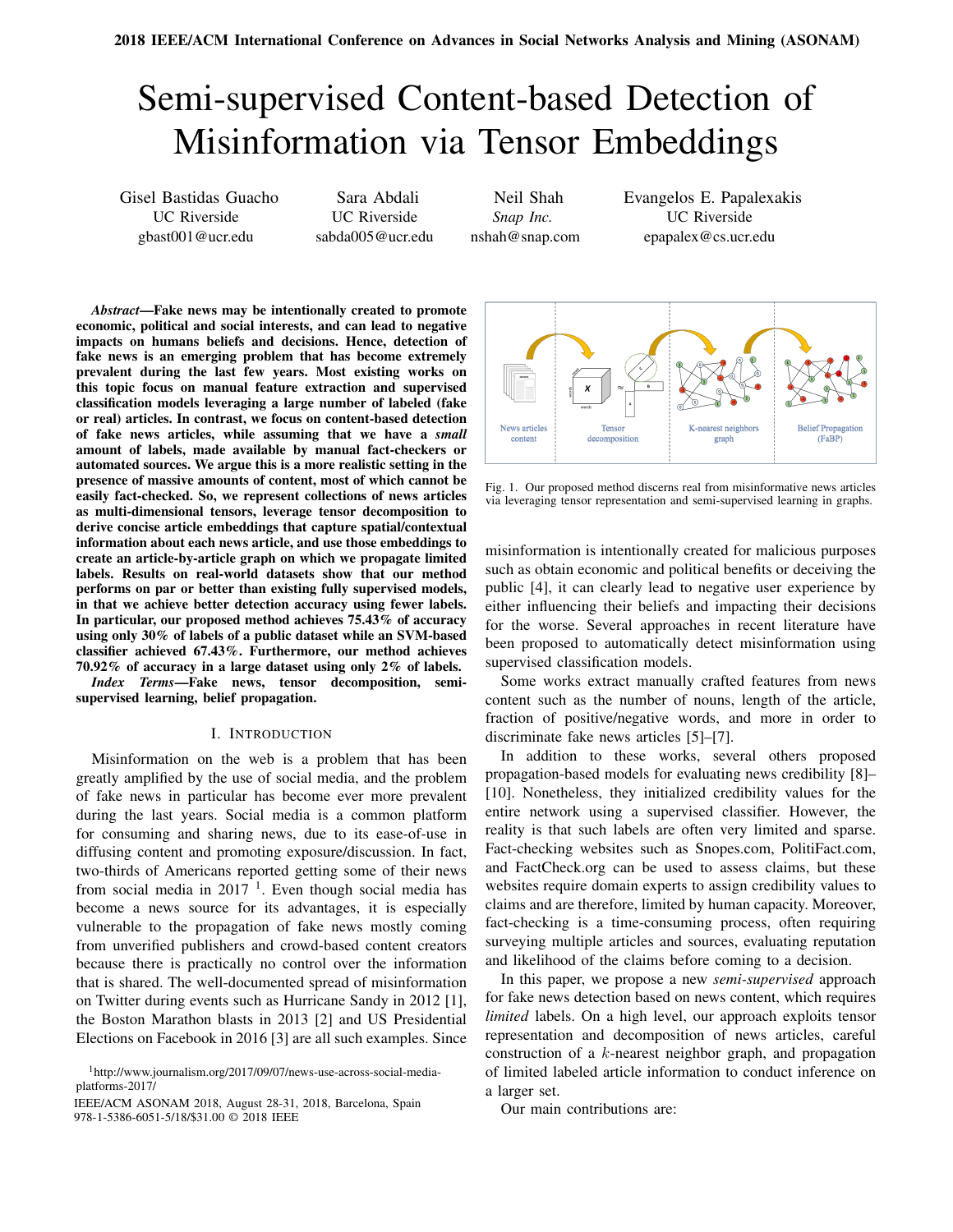- We leverage tensor-based article embeddings, which are shown to produce concise representations of articles with respect to their spatial context, in order to derive a graph representation of news articles.
- We formulate fake news detection as a semi-supervised method that propagates known labels on a graph to determine unknown labels.
- We collect a large dataset of misinformation and real news articles publicly shared on social media.
- We evaluate our method on real datasets. Experiments on two previously used datasets demonstrate that our method outperforms prior works since it requires a fewer number of known labels and achieves comparable performance.

# II. PROBLEM DEFINITION

We consider a misinformative, or fake, news article as one that is *"intentionally and verifiably false",* following the definition used in [4]. With this definition in mind, we aim to discern fake news articles from real ones based on their content. Henceforth, by "content", we refer to the text of the article. We reserve the investigation of other types of content (such as image and video) for future work.

Let  $\mathcal{N} = \{n_1, n_2, n_3, ..., n_M\}$  be a collection of news articles of size M where each news article is a set of words and  $\mathcal{D} = \{w_1, w_2, w_3, ..., w_I\}$  be a dictionary of words of size I. Note that articles can have varying length. Assuming that labels of some news articles are available. Let  $l \in \{-1, 0, 1\}$ denote a vector containing the partially known labels, such that entries of 1 represent real articles,  $-1$  represents fake articles and 0 denotes an unknown status. We address the problem as a binary classification problem; hence, a news article is classified either fake or real.

### III. PROPOSED METHOD

Our proposed method consists of the following steps: Step 1: Tensor Decomposition We build similar tensorbased article embeddings as proposed in [11]. Specifically, we propose the use of *binary-based tensor* construction method. That is, we build a three-mode tensor  $\mathcal{X} \in \mathbb{R}^{I \times I \times M}$ (words, words, news) where for each news article, we create a co-occurrence matrix where all co-occurrence entries are boolean and indicate  $(word_1, word_2)$  appeared within a window parameter of  $w$  (5-10) words <sup>2</sup> at least once. We then use CP/PARAFAC tensor decomposition [12] to factorize the tensor. As [11] demonstrates, such tensor-based article embeddings captures spatial/contextual nuances of different types of news articles and result in homogeneous article groups. After decomposing the tensor, we obtain the factor matrices A, B, C whose columns correspond to different latent topics, clustering news articles and words in the latent topic space. More specifically, each row of  $C$  is the representation of the corresponding article in the resulting embedding space.

Step 2:  $k$ -NN graph of news articles The  $k$ -nearest-neighbors of a point in *n*-dimensional space are defined using a "closeness" relation where proximity is often defined in terms of a distance metric [13] such as Euclidean  $\ell_2$  distance. We use the factor matrix  $C$  in order to construct a  $k$ -NN graph  $G$  of news articles. As we mentioned before, each column in C is the representation of the corresponding news article in the latent topic space; thus, by constructing a  $k$ -NN graph on C, we can find similar articles in that space. So , we consider each row in  $C \in \mathbb{R}^{M \times R}$  as a point in R-dimensional space. We then compute  $\ell_2$  distance among news and find the k-closest points for each point in C.

Step 3: Belief Propagation Using the graphical representation of the news articles above, and considering that for a small set of those news articles we have ground truth labels, our problem becomes an instance of semi-supervised learning over graphs. We use a belief propagation algorithm which assumes homophily, because news articles that are connected in the  $k$ -NN graph are likely to be of the same type due to the construction method of the tensor embeddings. More specifically, we use the fast and linearized FaBP variant proposed in [14].

## IV. EXPERIMENTAL EVALUATION

We implemented our method in MATLAB using Tensor Toolbox [15] and MATLAB FaBP implementation [14].

## *A. Dataset description*

We use the following datasets:

Public datasets The two public datasets were used in previous studies. Specifically, *Dataset1* consists of 150 political news articles, balanced to have 75 articles of each class, and was provided by [7]. *Dataset2* contains 68 real and 69 fake news articles, and was provided by [5]. Our dataset contains 31,739 articles from different fake news categories such as Fake, Conspiracy, Rumor, Satire and Junk Science.

Our dataset In constructing our dataset, we collected news article URLs from Twitter tweets during a 3-month period from June-August 2017. These URLs were filtered based on website domain. We then crawled those URLs to get the news article content. To that end, we used web API boilerpipe<sup>3</sup>, Python library Newspaper3k<sup>4</sup>, and Diffbot<sup>5</sup>. All real news articles were featured on  $367$  domains obtained from Alexa<sup>6</sup>, and fake news articles belong to 367 domains from the BSDetector browser extension domain list [16].

# *B. Evaluation*

For evaluation, we measured Accuracy, Precision, Recall and  $F1$ <sub>-score</sub>. In order to find the best-performing parameters for our method, we run an iterative process using crossvalidation where we evaluated different settings with respect to R (i.e. decomposition rank) and  $k$  (i.e. the number of nearest neighbors, controlling the density of the  $k$ -NN graph). We

<sup>2</sup>We experimented with small values of that window and results were qualitatively similar.

<sup>3</sup>http://boilerpipe-web.appspot.com/

<sup>4</sup>http://newspaper.readthedocs.io/en/latest/

<sup>5</sup>https://www.diffbot.com/dev/docs/article/

<sup>6</sup>https://www.alexa.com/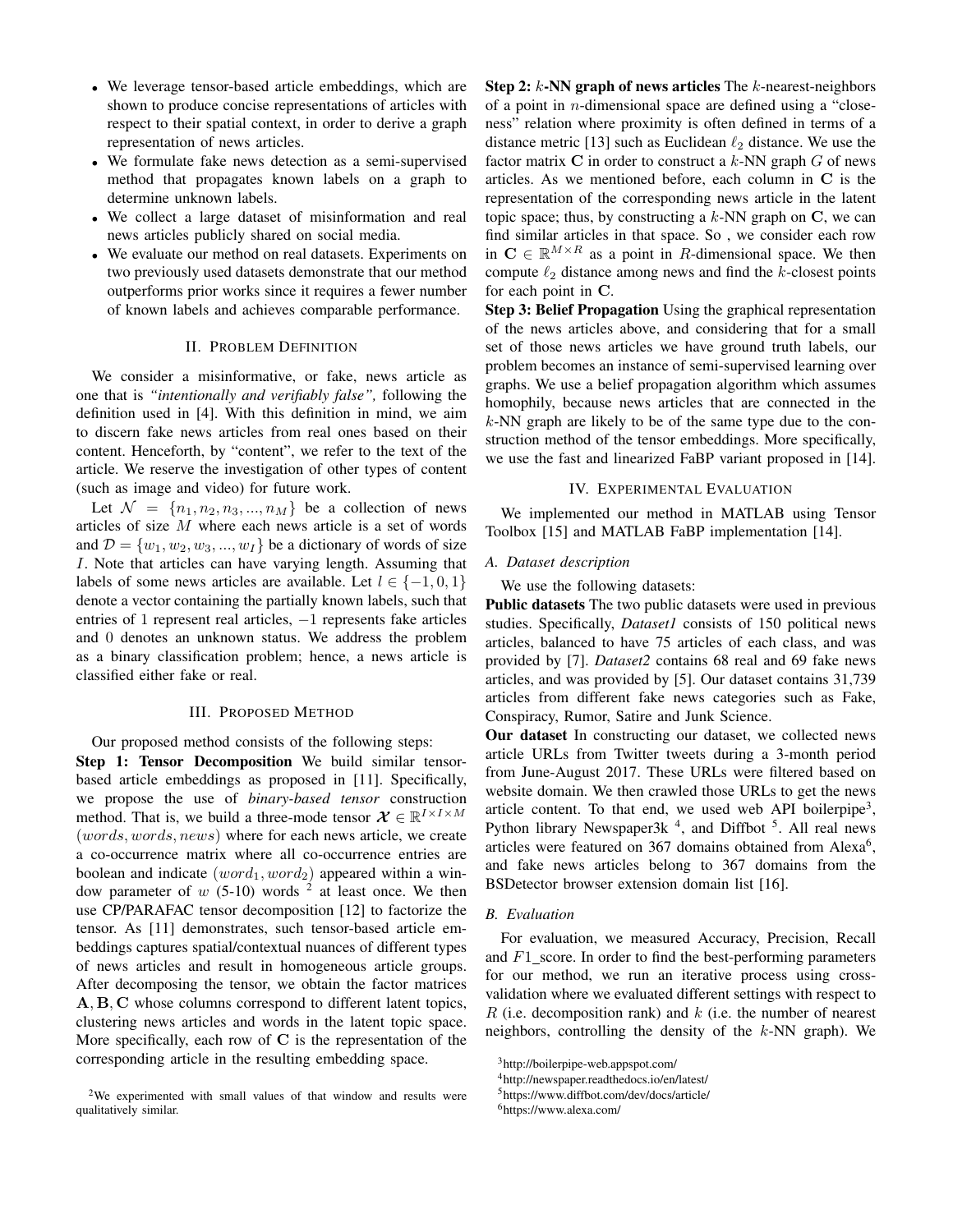considered values of  $R$  from 1 to 20, since decomposition rank is often set to be low for time and space reasons in practice [17]. Likewise, we tested  $k$  with values from 1 to 100, trading off greater bias for less variance with increasing  $k$ . We found that the best accuracy is obtained when both parameters  $R$  and  $k$  are set to be 10. We find that for values of  $k$  and  $R$  greater than 10, performance is qualitatively similar as shown in Figure 2, and thus we fix the parameters as such in evaluation. Notice that using a small  $k$  value (e.g. 1 or 2), the accuracy is relatively poor; this is because building a  $k$ -NN graph with small  $k$  results in a highly sparse graph which offers limited propagation capacity. In all experiments, we tested accuracy over the test set of all articles whose labels were "unknown" or unspecified in the propagation step. We evaluated our method with different percentages  $p$  of



Fig. 2. Performance using different parameter settings for decomposition rank  $(R)$  and number of nearest neighbors  $(k)$ .

known labels. Table I shows the performance of our method using  $p \in \{5\%, 10\%, 20\%, 30\%\}$  of labeled news articles from our dataset. Our results demonstrate that we can achieve an accuracy of 70.76% only using 10% of labeled articles. We also evaluated the performance of our approach using extremely sparse known labels. That is, we evaluated our method using  $p < 5\%$  and varying the number of nearest neighbors. Figure 3 shows that we can achieve an accuracy of 70.92% using 2% of known labels when the number of nearest neighbors is set to be 200. In fact, the performance of our approach degrades fairly gracefully with even smaller proportions of known labels.

TABLE I PERFORMANCE OF THE PROPOSED METHOD USING OUR DATASET WITH DIFFERENT PERCENTAGES OF LABELED NEWS.

| %Labels | Accuracy          | <b>Precision</b>  | Recall          | F1                |
|---------|-------------------|-------------------|-----------------|-------------------|
| 5%      | $69.12 \pm 0.003$ | $69.09 \pm 0.004$ | $69.24 + 0.009$ | $69.16 \pm 0.004$ |
| 10%     | $70.76 + 0.003$   | $70.59 + 0.003$   | $71.13 + 0.010$ | $70.85 + 0.004$   |
| 20%     | $72.39 + 0.001$   | $71.95 + 0.002$   | $73.32 + 0.004$ | $72.63 + 0.002$   |
| 30%     | $73.44 + 0.001$   | $73.13 + 0.003$   | $74.14 + 0.003$ | $73.63 + 0.001$   |

Additionally, to evaluate the quality of tensor embeddings over traditional vectorial representations, we compared performance between our approach and a variant in which between



Fig. 3. Performance using extremely sparse (<5%) labeled articles and varying number of nearest neighbors.



Fig. 4. Performance of our method using tensor-based article embedding compared to using a graph built form  $tf-idf$  matrix.

we constructed a  $k$ -NN graph built from the term frequency inverse-document-frequency  $(tf-idf)$  representations. Figure 4 shows that our method with tensor embeddings consistently attains better accuracy than the alternative over varying known label percentages. This empirically suggests that binary-based tensor representations can better captures spatial/contextual nuances of news articles over vectorial representations. In addition, we evaluated our model using *Dataset1* and *Dataset2*. We compare the accuracy achieved by our method to the accuracy achieved by the following approaches:

*SVM on content-based features* as proposed in [7]. To this extent, we replicated the feature extraction from news content and used SVM in order to show the performance using different percentages of training data.

*Logistic regression on content-based features* proposed by [5]. We used their publicly available implementation. In particular, we run their method with linguistic  $(n$ -gram) feature extraction using different percentages of training data.

Figure 5 shows the results for *Dataset1*. Our approach demonstrates improved accuracy even with fewer labels – specifically, we achieved 75.43% accuracy using only the 30% of news labels while SVM(30%/70% train/test), SVM(5-fold cross-validation), and logistic regression (30%/70% train/test) attained 67.43%, 71% and 50.09% of accuracy, respectively. The accuracy achieved by SVM(5-fold cross-validation) was